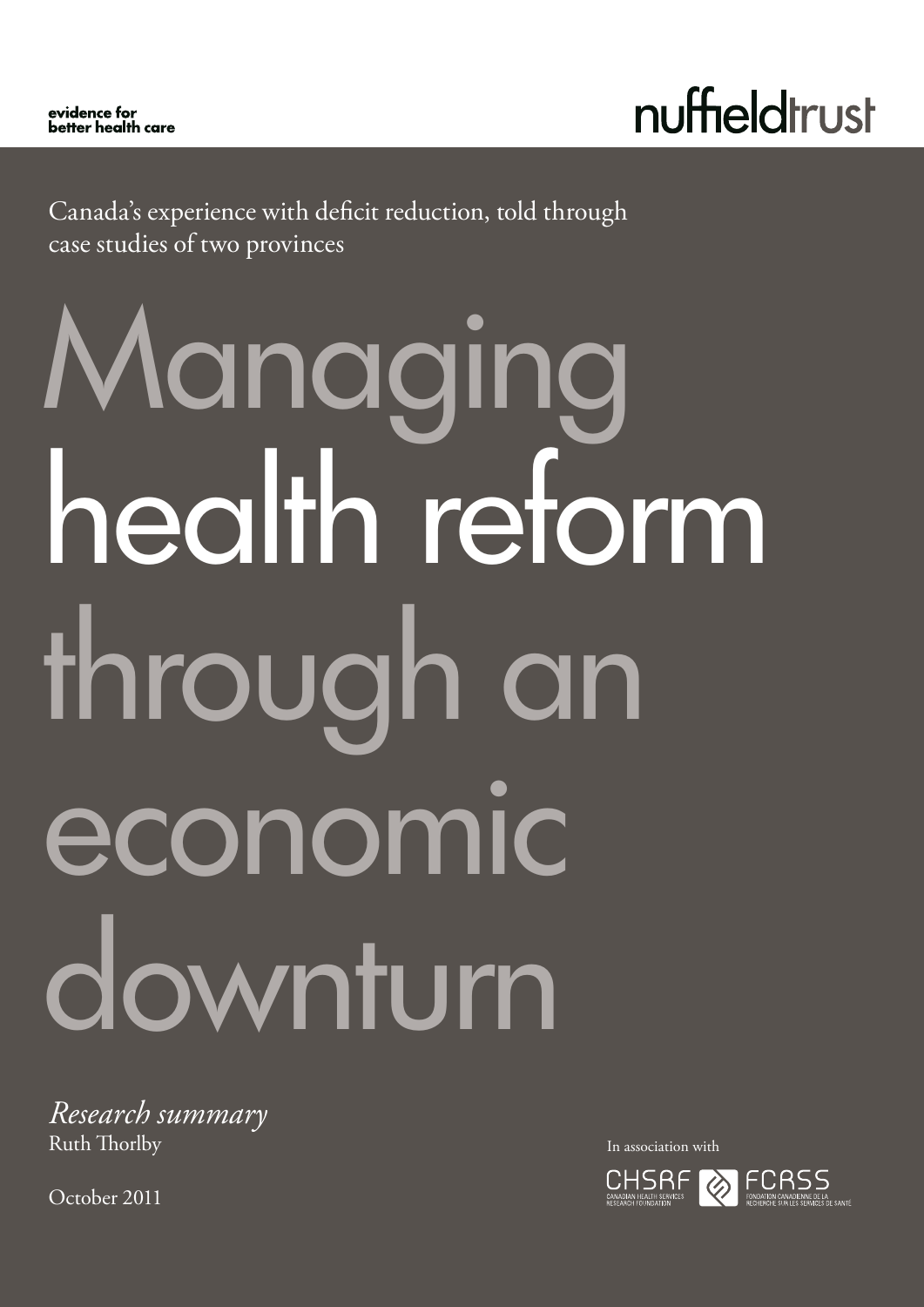Managing a tight budget at the same time as reforming health services is a substantial challenge, but it is not without precedent. In the 1990s, following an economic recession, many provincial governments in Canada cut their health budgets while also implementing structural reform. To learn from Canada's experience of managing changes to health systems through an economic downturn, the Canadian Health Services Research Foundation (CHSRF) and the Nuffield Trust jointly organised a seminar in May 2011, which heard first-hand accounts from senior figures in two provinces, Ontario and Saskatchewan. This summary paper gives an account of the presentations and discussion at the seminar, with some additional context. We are most grateful to Jennifer Verma and Stephen Petersen of CHSRF and the three main speakers – Mark Rochon, Louise Simard and Terrence Sullivan – for their assistance in preparing this summary.

## Key Points

- In the 1990s, many provincial governments in Canada were forced to cut their health budgets for successive years, while also implementing structural reform.
- Two provinces, Ontario and Saskatchewan, succeeded in closing, converting and reconfiguring a substantial number of hospitals. In Ontario the task was delegated by government to an independent commission, while in Saskatchewan the Government led an intensive, province-wide consultation.
- Central drive, strong leadership and a coherent narrative were common features in managing the restructure programmes. This was underpinned by an awareness that local organisations were unlikely to undertake such fundamental reform on their own.
- An important first step was the communication by government that budget cuts were unavoidable – something that is largely absent from the current health debate in England.
- The hospital reconfigurations and closures led to increased waiting times in some specialties, but no adverse impact on mortality. Public satisfaction with health services declined during the period.
- The financial crisis created pressure for new and innovative approaches to delivering efficient health care that subsided when spending began to rise again. Financial pressure can be an opportunity for positive change.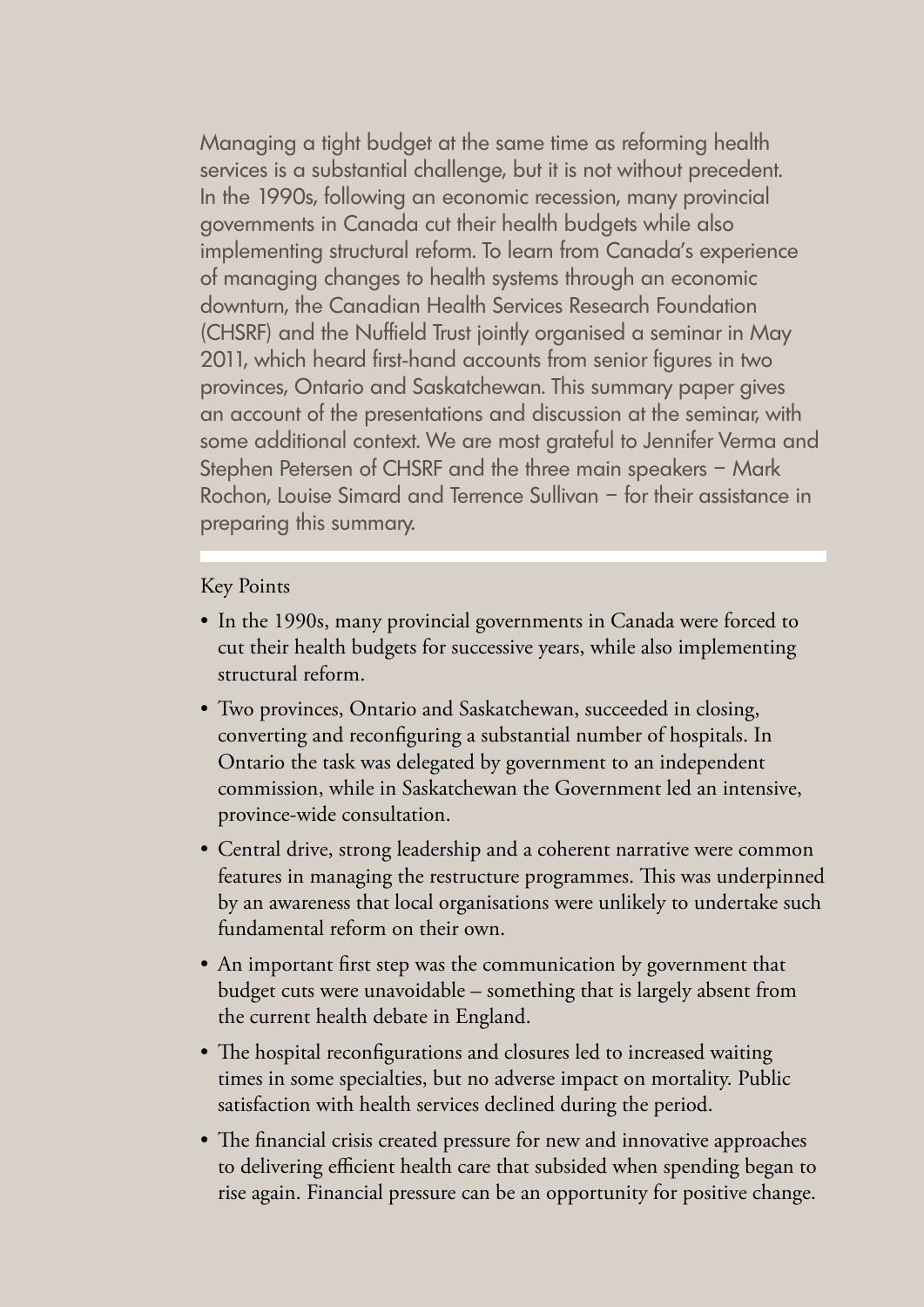# Introduction

In an effort to reduce the UK's public sector deficit, in October 2010 the British Government announced substantial cuts to public spending for the subsequent four years (HM Treasury, 2010). Although health spending was spared from these cuts, the real-terms increase for the National Health Service (NHS) budget was very small, amounting to just 1.3 per cent cumulative real-terms growth from 2010 to 2014. This modest increase may have left the NHS better off than most other government programmes; however, as demand continues to rise in line with an ageing population, higher than expected inflation means that most health care providers will see no growth in the resources available to deliver more services (Smith and Charlesworth, 2011).

Faced with this constrained budget, the English NHS must generate efficiency savings of £20 billion by 2015 in order to meet the needs of an older population with increasing rates of chronic illnesses. Some efficiencies are likely to come from reducing staff numbers and pay, but others will need to be achieved by restructuring services, in particular reducing the use of expensive hospital facilities. During this four-year period, the Government also intends to restructure the organisations which purchase or 'commission' NHS services in England, alongside other reforms to providers and regulatory bodies, with the aim of improving the responsiveness and effectiveness of health services (Department of Health, 2010).

Cutting spending at the same time as reforming services is a substantial challenge.

Cutting spending at the same time as reforming services is a substantial challenge, but it is not without precedent. In the 1990s, many provincial governments in Canada cut their health budgets following an economic recession, while also implementing structural reform. At a joint CHSRF and Nuffield Trust seminar in May 2011, participants heard about the scale of the deficit facing Canada in the 1990s, and listened to first-hand accounts from two provinces, Ontario and Saskatchewan, both of which implemented substantial cuts to hospital services.

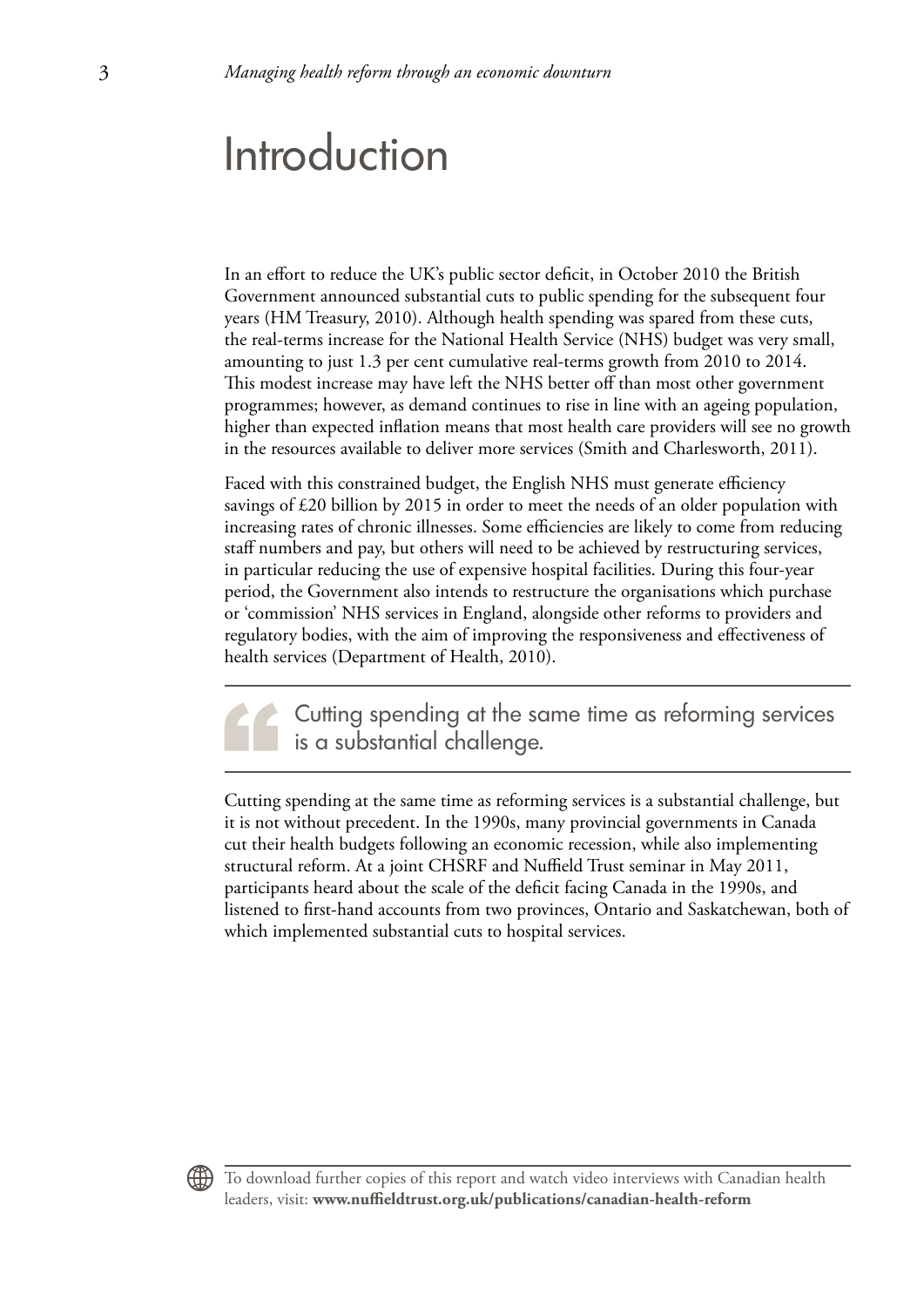# Background: the story of Canada's reform in the 1990s

### Health care in Canada

Health care in Canada is broadly similar to the UK's. It is funded primarily through taxation, with universal coverage for inpatient and physician services, which are free at the point of use. Patients must pay for the cost of drugs outside hospital, and for ancillary services such as dentistry and optometry. The majority of Canadians have supplementary employer-provided insurance to cover these services. About 70 per cent of health care spending in Canada is publicly financed, compared with 83 per cent in the UK. Canada spends a slightly higher proportion of its national wealth on health care compared to the UK: 10.4 per cent of gross domestic product (GDP) in

> 2008, compared with 8.7 per cent for the UK (OECD, 2010). Effectively, UK residents pay less for a broader base of coverage than Canadians, who share a border with the world's most expensive health system, the United States (US) (OECD, 2010).

Canadian provinces are responsible for administering health services, which are paid for by local taxation and transfers from the federal government. Most physicians are paid by the province on a fee-for-service basis and hospitals are, with few exceptions, run as independent, arm's-length, not-for-profit entities, largely paid for through accountability agreements and contracts. Almost all

provinces in Canada also enjoy some form of regional authority that plays a role in coordinating and integrating services within a specified population and geography.

Canada's recession in the 1990s

Canada's economy was pushed into a recession in the first few months of 1990, which was provoked by an economic downturn in the US. The recession lasted approximately three years, and saw a 6 per cent reduction in real per capita GDP from 1990 to 1992 (see Figure 1).

70%

of health care spending in Canada is publicly financed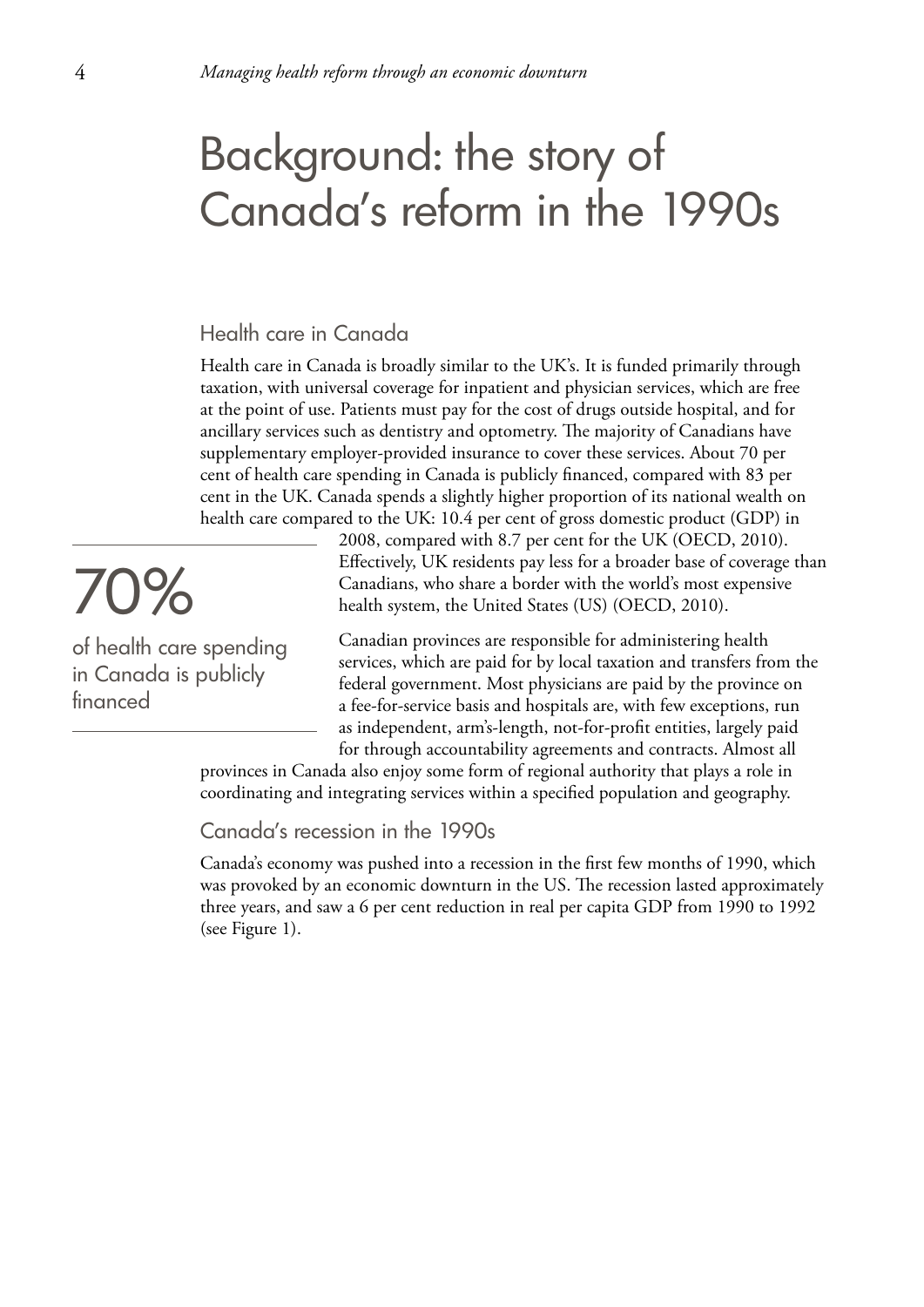

Figure 1: Real per capita GPD, Canada: before, during and after the recession

As GDP fell, concern grew about the scale of Canada's public debt, forcing both federal and provincial governments to make deep cuts in public spending and incur deficits for several consecutive years from 1992 to 1996. Federal transfers to provinces were cut, pushing provinces further into debt themselves. As a result, provincial governments cut health spending, which accounted for the largest portion of government programme spending. Growth in per capita public sector health spending for Canada as a whole was reversed during this period, following a long period of continuous growth (see Figure 2).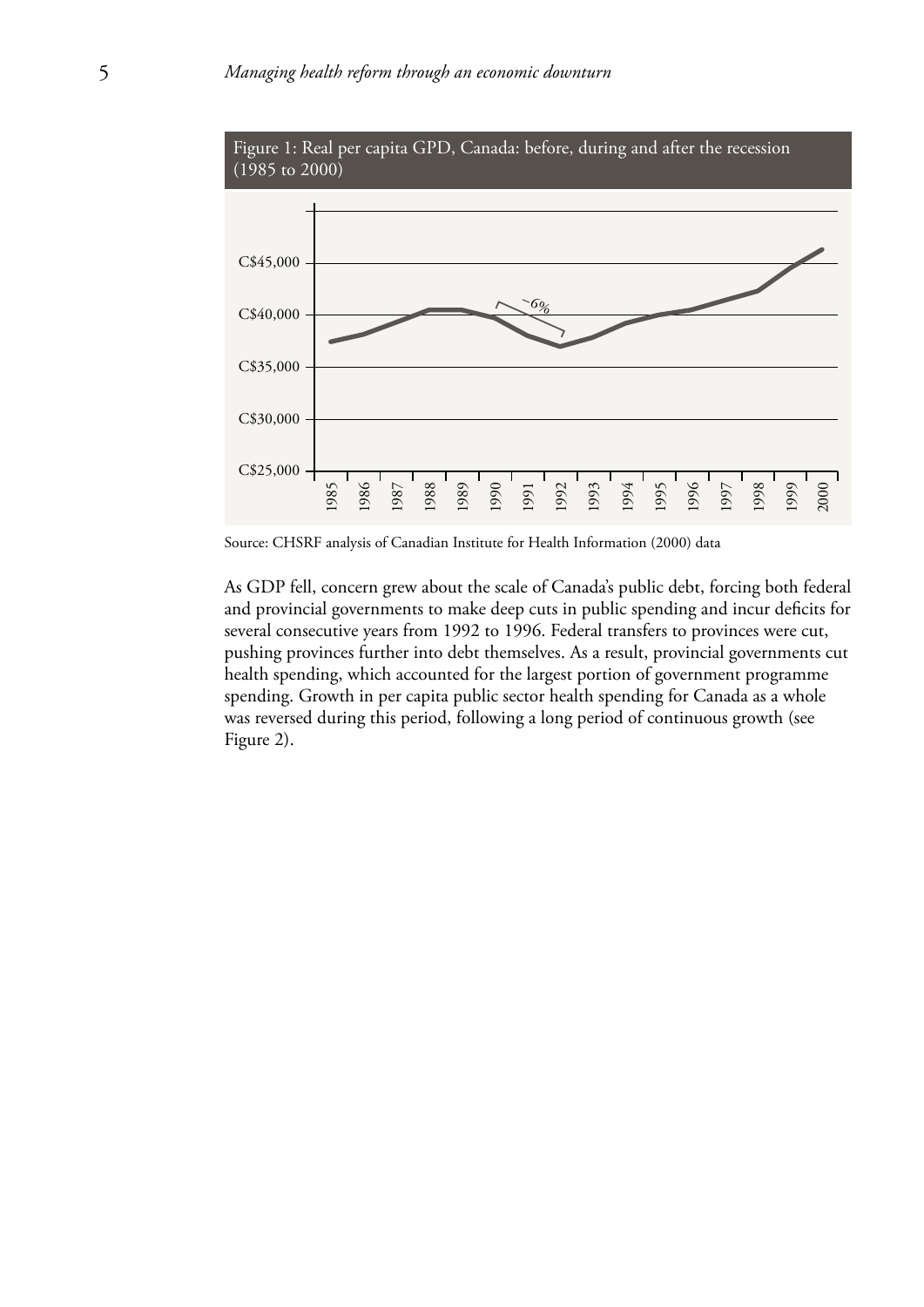

## Impact of budget cuts on health services

For Canada as a whole, the impact of cuts to hospital and other health service budgets can be seen in some of the trends in the provision and utilisation of services (see Figures 3 to 5), with obvious decreases in the number of doctor consultations per capita and physician density. Hospital beds saw an accelerated fall, against a background of a long-term decline in bed numbers and in common with many other health systems.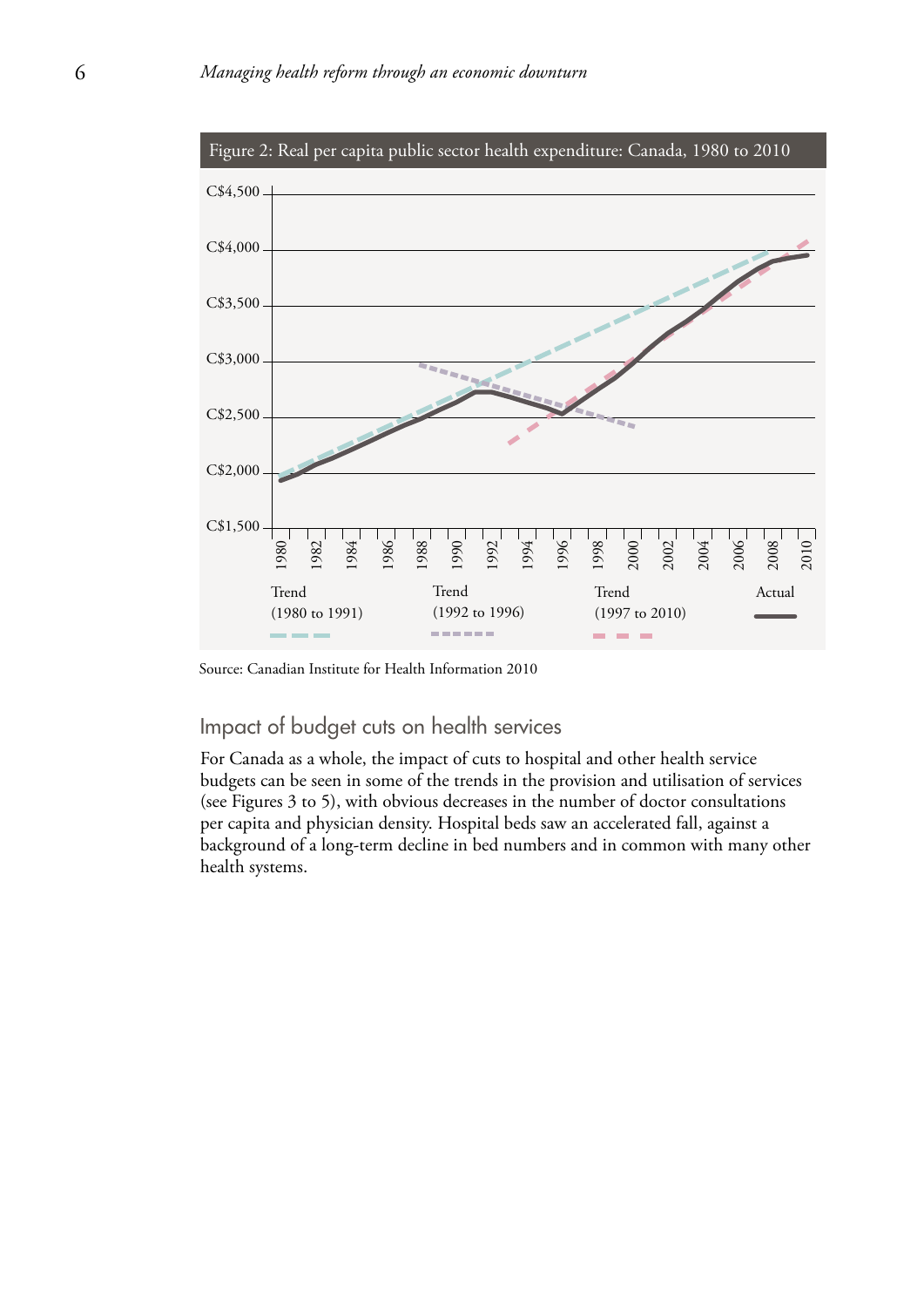Figures 3 to 5: Changes in doctor consultations, and hospital and physician density: Canada, 1980 to 2007



Figure 4: Physicians per 1,000 population

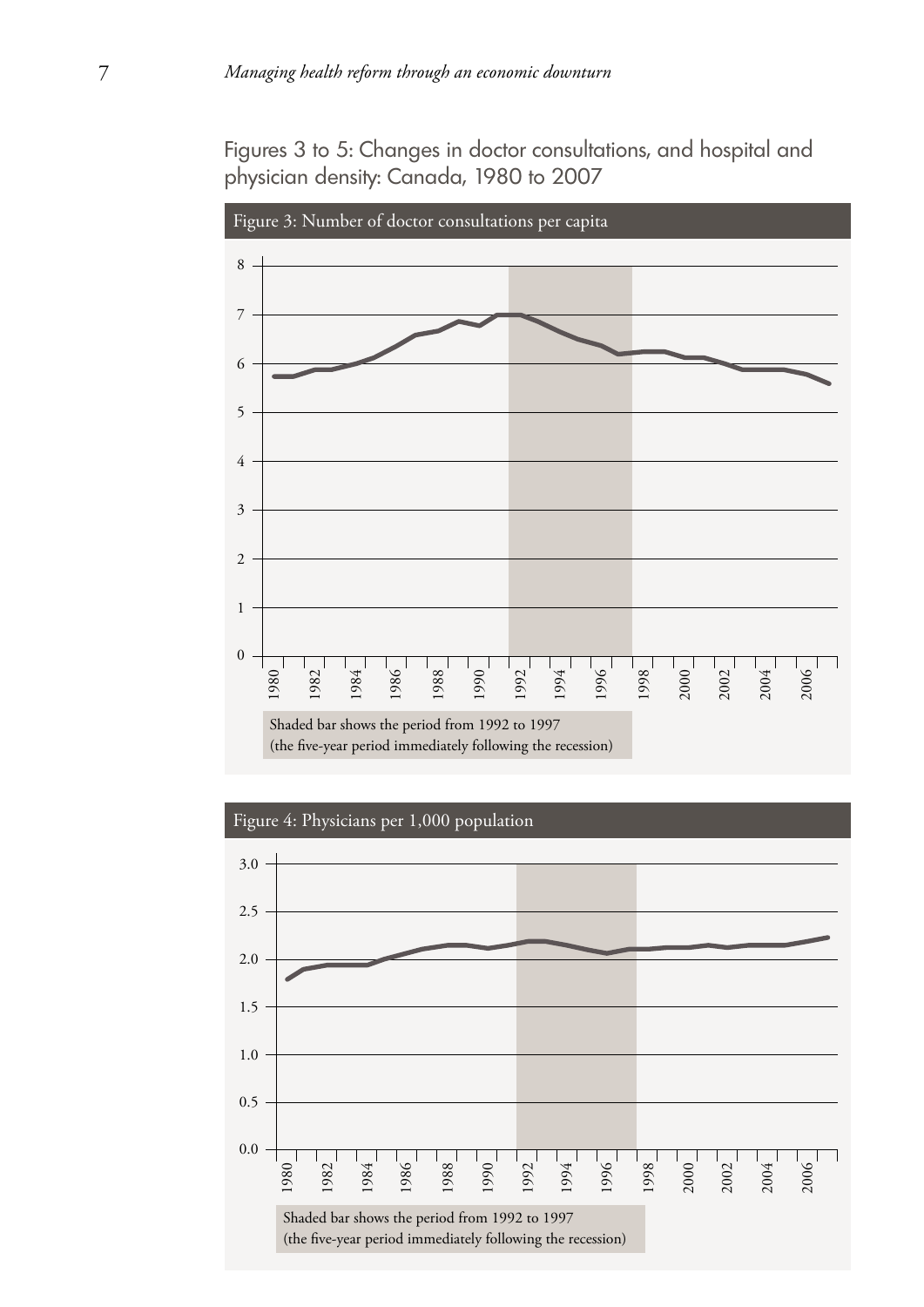

Source: CHSRF analysis of OECD (2010) data

During this period, concern grew among the public and some professionals that waiting times were increasing (Shortt and others, 2004) and although there was an absence of routine measurement of waiting times, studies have found that waiting times did increase in the 1990s in some surgical specialties (Simunovic and others, 2005). Another casualty has been public perceptions of health care in Canada. According to the Commonwealth Fund's International Health Policy Survey of 2001, the proportion of Canadians saying that their health services needed to be 'rebuilt' completely rose from 5 per cent of respondents in 1988 to 23 per cent in 2001, while the proportion of those believing that problems were only 'minor' fell from 56 per cent  $\frac{22}{21}$   $\frac{22}{21}$   $\frac{22}{21}$   $\frac{22}{21}$   $\frac{22}{21}$   $\frac{22}{21}$   $\frac{22}{21}$   $\frac{22}{21}$   $\frac{22}{21}$   $\frac{22}{21}$   $\frac{22}{21}$   $\frac{22}{21}$   $\frac{22}{21}$   $\frac{22}{21}$   $\frac{22}{21}$   $\frac{22}{21}$   $\frac{22}{21}$   $\frac{22}{21}$   $\frac{2$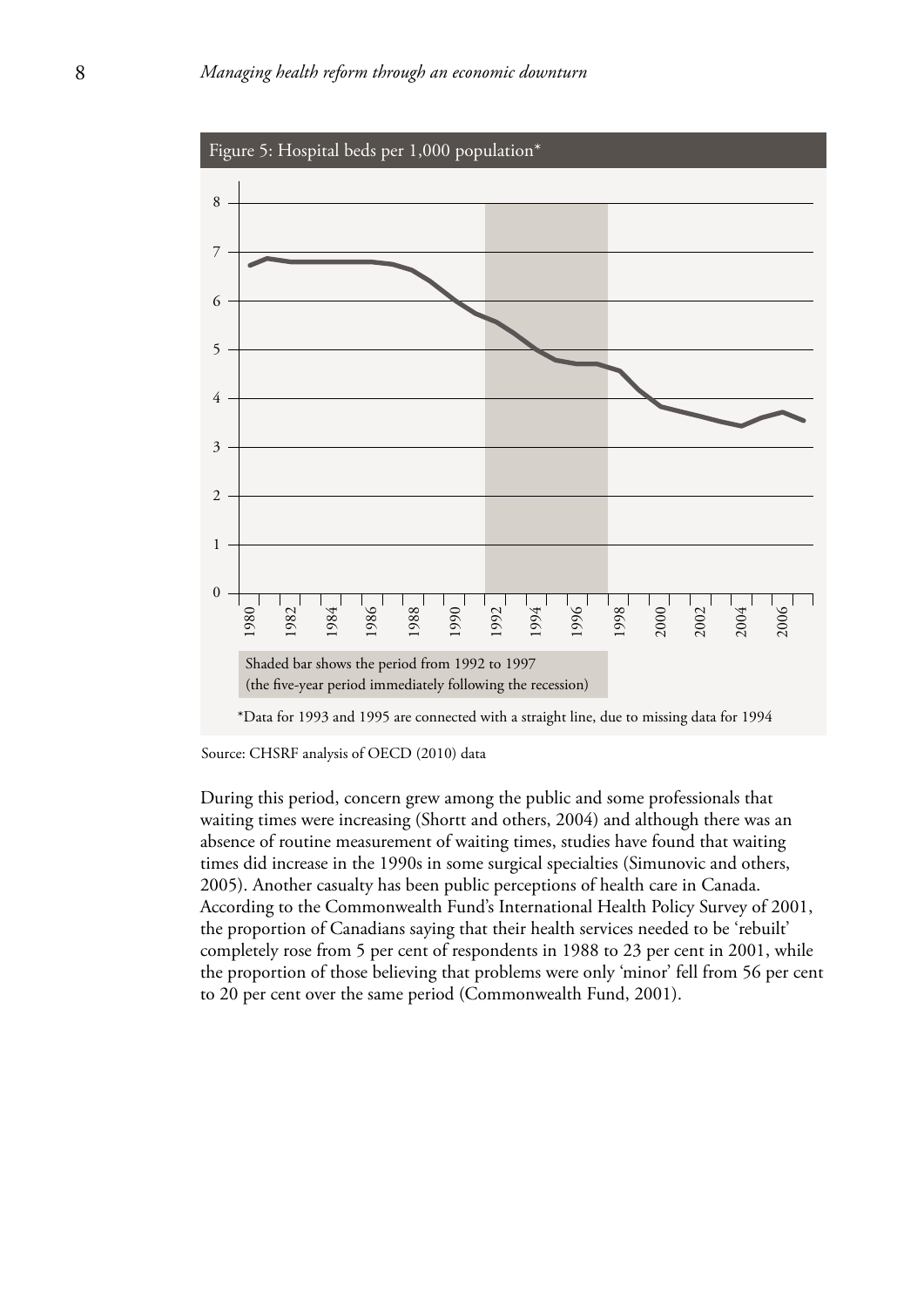# Case studies: two approaches to health reform

In the 1990s, the provinces of Ontario and Saskatchewan implemented substantial budget cuts to their health services, which involved restructuring and merging hospitals, as well as other cost-saving actions. Both provinces took very different approaches to achieve these changes. In Saskatchewan, politicians embarked on a centrally directed process of hospital reform with extensive engagement of stakeholders across the province. In Ontario, politicians delegated the task to an independent commission, which undertook the planning, consultation and implementation of hospital restructuring.

Health care reform in Saskatchewan in the 1990s: lessons from Louise Simard, Minister of Health, Saskatchewan (1991–1995)

Saskatchewan is home to about 3 per cent of Canada's population (1 million people), spread over an area larger than France. About 40 per cent of the population lives in or near the two largest cities, Saskatoon and Regina, but a substantial minority (35 per cent) lives in rural areas.

The early 1990s brought together two forces for change. The first was an acknowledgement among a range of stakeholders that health care reform was needed: Saskatchewan's health system had an excess of hospitals compared to other provinces, and as a result, higher utilisation rates without commensurate health outcomes. The second was the scale of the deficit. The previous decade had seen a gradual buildup of public debt as government spending exceeded revenues. This meant that Saskatchewan was particularly vulnerable to reductions in federal transfers in the early 1990s, which brought the province to the verge of bankruptcy.

The new provincial Government, elected in 1991, first took action to initiate health care reform by calling stakeholders together to articulate a reform programme. Known as the 'Wellness Strategy', it aimed to reorganise the governance and organisation of health in the province by reducing 400 health boards to 30 and reorienting health services away from hospitals toward primary care. At this point, most stakeholders supported the goals of reform.

In early 1992, the newly-elected Government passed a health budget that planned to reduce spending by 3.3 per cent, ushering in a four-year period when health spending growth consistently declined (after a period of close to 4 per cent growth over the preceding five-year period, compounded annually). Hospital budgets were hit particularly badly: real per capita growth was minus 5 per cent in 1993, minus 9 per cent in 1994, and minus 6 per cent in 1995 (CHSRF calculations using Canadian Institute for Health Information (2010) data).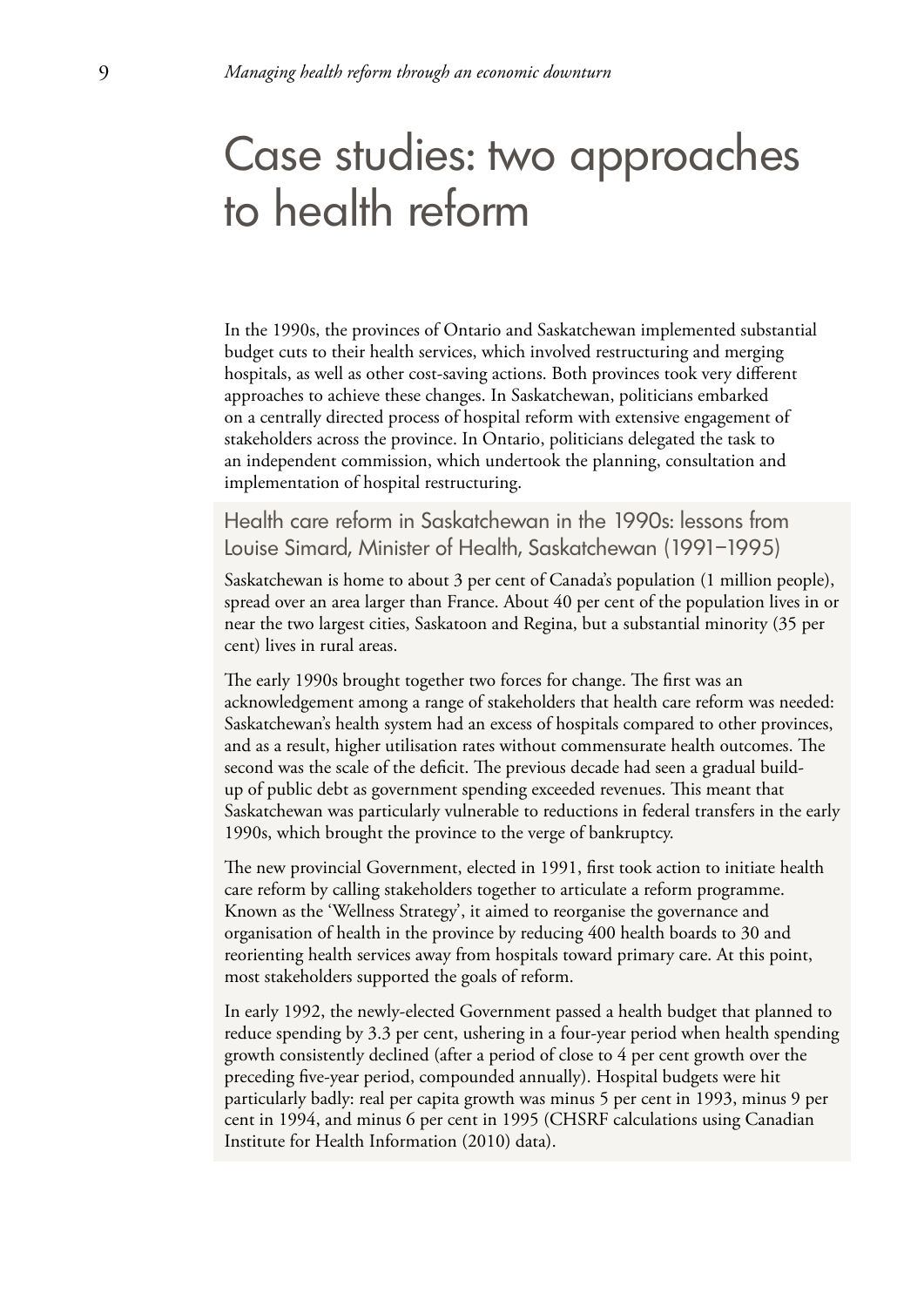As the implications of the budget constraints sank in, the Government realised that the reform programme needed to be stepped up. The Government announced that 52 small rural hospitals would need to close or be converted to ambulatory care centres. These hospitals all had an average daily occupancy of fewer than eight patients. Most changes involved removing acute services and downgrading the provision to ambulatory care, rather than closing the facilities completely. Nevertheless, the rural nature of the province meant that hospitals were symbolically important as well as a source of employment for local people.

The hospital closures were closely managed by the Government. Local district health boards had to complete their plans by August 1993 and implement the hospital conversions/closures by October 1993. There was considerable opposition to the closures not only from the public, but also from health professionals, many of whom had been initially supportive of the reforms.

Opposition to hospital closures was addressed at face-to-face town hall meetings, where cabinet ministers attempted to explain the rationale for the reform and respond to the concerns of local people. Over 600 meetings were held across the province over a one- to two-year period, with most meetings occurring in 1992. The Government gave local health boards guidelines on how to develop plans for core services and on implementation, and also piloted conversions in two areas to ensure that alternative emergency and acute facilities would function adequately. A utilisation commission provided data analyses on patterns of hospital use for boards.

Evaluation of the closures seven years later found that standardised mortality rates were lower in the areas where hospitals had been converted, compared to areas where hospitals remained open (Liu and others, 2001). Despite the opposition to the hospital conversions, the incumbent party was re-elected to power in 1995, though with a reduced majority. Public spending on health increased from 1996 onwards.

#### Observations on the ingredients of success in implementing budget cuts and health reform

- • Reform needs a champion: the minister responsible needs to be interested and motivated.
- The stage needs to be set so that there is a readiness among the general public and stakeholders to accept change.
- • Reform needs to be launched early in a government's mandate.
- There needs to be a body of research that supports the change.
- A vision and the goals must be compelling and clearly defined.
- The vision needs to offer hope in order to make the tough measures that will be required more palatable.
- Stakeholders (including unions) should be involved in the development of the vision and goals, and in the development of the strategic plan for implementation.
- • Once defined, the vision needs to be communicated to a larger audience the public. Public opinion leaders need to be part of the process – they should be encouraged to hop on the bus.
- Steps for implementation need to be set out with clear deadlines for accomplishing the various steps. It is also helpful to have materials advising and guiding the implementers through the various steps of implementation.
- The plan needs to be flexible. If change is required, it is a two-way process.
- The consistency of the message needs to be maintained.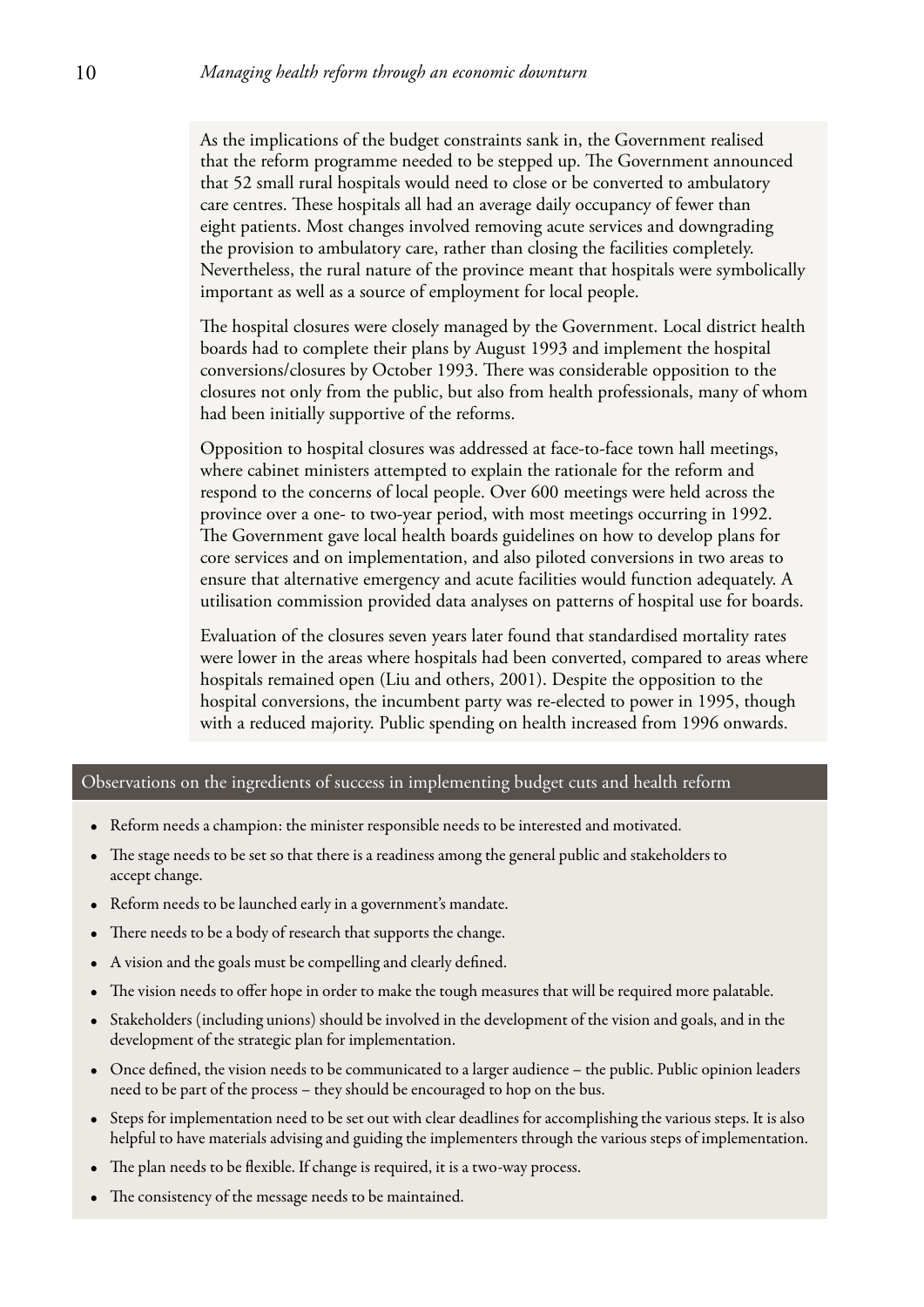Restructuring health and hospitals: the Ontario experience: lessons from Mark Rochon, CEO, Health Services Restructuring Commission (1995–1998)

Ontario is the most populous Canadian province. Over 13 million Ontario residents account for nearly 40 per cent of Canada's population. In common with other provinces, Ontario's public spending was badly affected by reductions in federal transfers and reduced revenues from its own recession-hit economy. By 1994/95, the accumulated debt stood at C\$90.4 billion, or 32 per cent of provincial GDP. Growth in health spending, which had been over 3 per cent in real terms between 1986 and 1991, fell sharply to minus 1.3 per cent between 1992 and 1997.

As in Saskatchewan, it became apparent that containing spending without restructuring hospitals was impossible and there was a shared awareness within the province that hospital reform was needed. Throughout the 1980s, there had been a gradual decline in inpatient beds and a shift to day cases, but there had been neither a reduction in excess capacity within hospitals nor any effective planning of health services.

In 1995, the newly elected Conservative Government, elected on a mandate for radical change (including public deficit reduction), set up an arm's-length commission to design and implement reform in the hospital sector. The Health Services Restructuring Commission (HSRC) was created through legislation that allowed the Government to delegate its legal authority to close hospitals to the HSRC. The Commission was given a mandate to provide advice to government on the restructuring of other health services and make binding decisions about the restructuring of hospitals.

Growth in health spending, which had been over 3% between 1986 and 1991, fell sharply to –1.3% between 1992 and 1997.

The Government's objective was a financially sustainable health system. Although there would be no overall reduction in funding for health, the Government committed to cutting hospital budgets by 18 per cent in three years. The HSRC quickly recognised that if 220 hospitals acted individually to achieve the cuts, there would be serious service disruption and challenges to coordinating care (HSRC, 2000). The Commission was therefore needed to counterbalance the 'individualistic cultures' of hospitals, whose leaders were often able to see the need to change but were unable to deliver it.

The Commission's first task was to tackle restructuring within eight major municipalities, which accounted for 65 per cent of hospital spending. It developed an assessment framework that considered the performance of acute care, projections for population change and determined the capacity requirements for each community. Restructuring decisions were made on the basis of quality, accessibility and affordability. The Commission visited every community, met with local stakeholders and the media, used evidence based on data analyses as a foundation for its plans and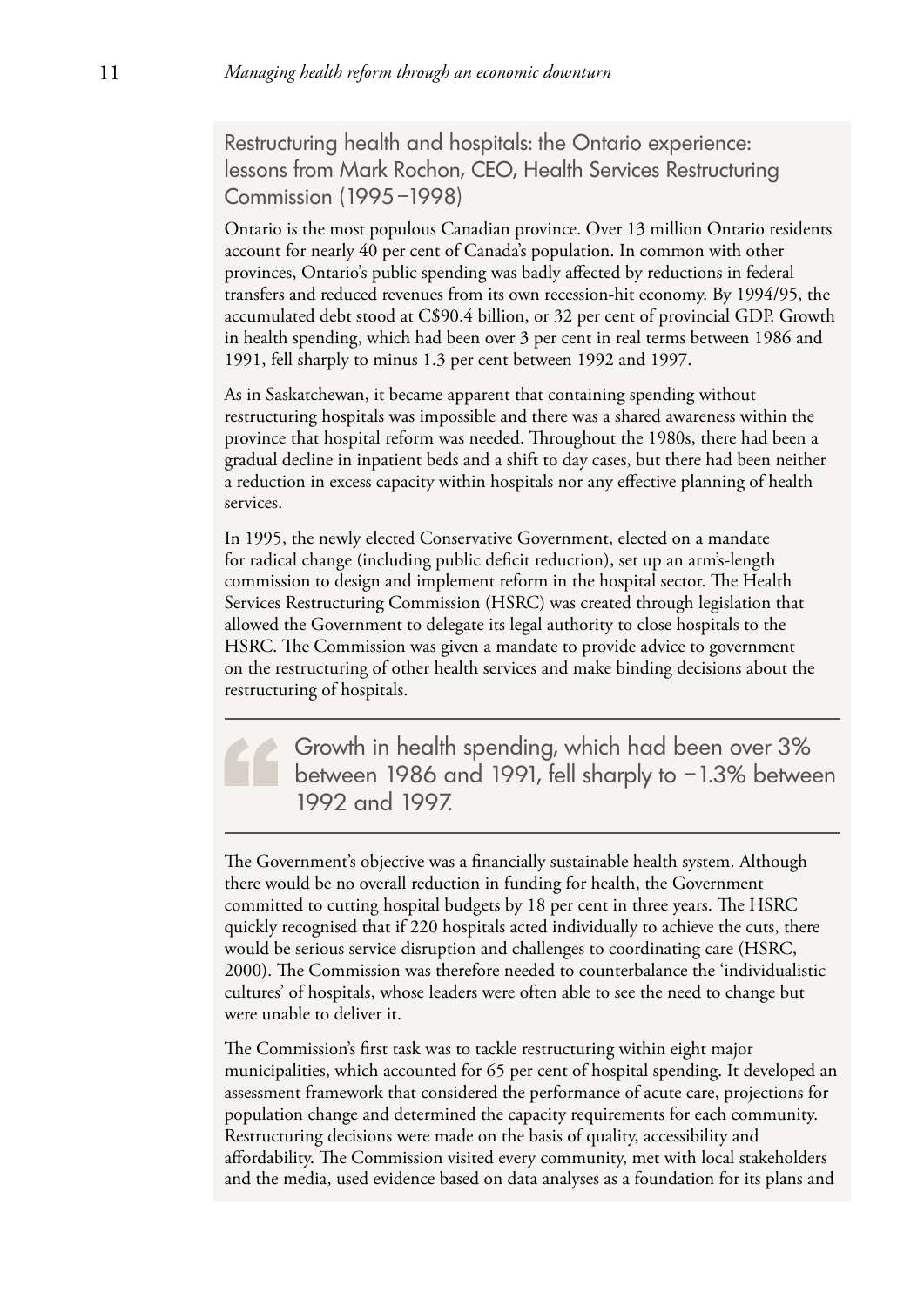presented the plan to the hospital, media and community with a 30-day window for negotiation and revision, after which the plan would be concrete and binding. In the case of non-compliance, Ministers had the power to remove chief executive officers and appoint a supervisor, but this power was rarely used.

At the end of the process amalgamations, takeovers and closures reduced the number of hospitals from 225 (in 1989/90) to 150 in 1999. Twenty-seven public hospitals were closed. All 'savings' from the closures were reinvested in other areas of the health sector, particularly long-term care, although this process often lagged behind the hospital restructuring. The Commission was wound up in 2000.

#### Reflections on the work of the Health Services Restructuring Commission

- The Commission acted as an effective catalyst for change, a way of making urgent decisions where previously there had been stalemate.
- • Delegation does not need to undermine accountability. Although the elected politicians had delegated power to the Commission, they were seen as publicly accepting responsibility for the closures.
- • The Commission generated a clear narrative for the need for change and communicated it effectively. It was important that hospital closures were located within a wider narrative of health service improvement rather than being seen as a means to save money.
- • Each decision was driven by local considerations, underpinned by data analysis and consultation rather than a one-size-fits-all approach.
- • The Commission was able to persuade the Government to invest in long-term care and non-hospital alternatives (although there was a time lag).
- • Intensive, repeated, face-to-face engagement by the Commission with stakeholders and the media was very important.
- There were a number of areas where the Commission and the Government could have done things better. These include faster investment in alternatives to hospitals, having a presence on the ground in local areas to assist with communication, and better involvement of primary care representatives, who were largely absent from the group of stakeholders involved with restructuring.

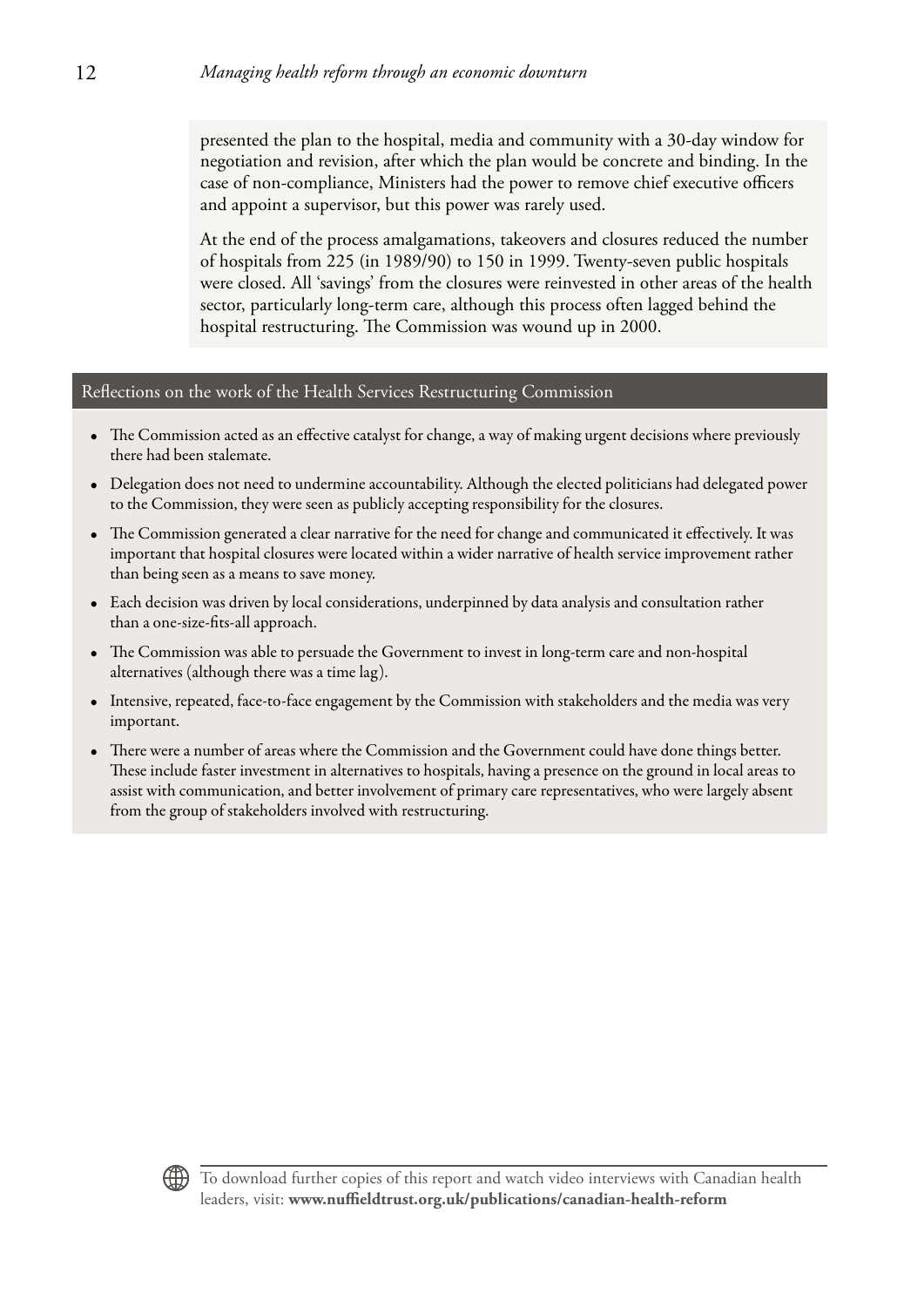# What can the UK learn from Canada's experience?

Although both provinces took a number of different measures to contain costs, including restraining wages and reducing the number of nursing staff, it was the approaches taken to restructuring hospitals that attracted the most comment and questions at the seminar from the NHS/UK audience. Closing hospitals in the NHS on efficiency grounds has proved highly controversial and in some cases negotiations are unresolved after several years, as local communities have steadfastly opposed reforms. Several themes emerged from the discussion of how Saskatchewan and Ontario handled their hospital reconfiguration.

## The process of closing or changing hospitals has been centrally managed: local players are unlikely to do this by themselves

Although each province adopted very different approaches, central drive and strong leadership were key features in both cases. This was underpinned by an awareness that local organisations, left to themselves, were unlikely to reform services, however strong the plans or the financial imperative. In Saskatchewan, 30 newly formed health boards undertook the reform process, but their timetable was driven by the provincial Government, which also took a very active role in communicating with stakeholders at a local level. In Ontario an executive body with a clear, time-limited mandate was able to execute hospital closures and mergers. Overcoming institutional and local loyalties was key to implementing change.

#### A narrative and vision are needed, with clear political support

A coherent narrative is essential to sell the reforms to the public and key stakeholders. A vital first step is the communication by government that drastic budget cuts are necessary to all services including health. It is then crucial to develop a narrative for change that goes beyond budget cuts and articulates some positive vision for the future. In the case of Ontario, the Commission took the lead in developing this narrative.

The process of communication has to be extensive and continuous. Both Saskatchewan and Ontario benefited from a prior acceptance within the health community that structural change was needed, and both administrations were elected with a clear deficit-reduction mandate. Despite this, once the scale of change was understood, opposition was vociferous, even among those who had initially supported reform. In both cases, sustained engagement with stakeholders was undertaken.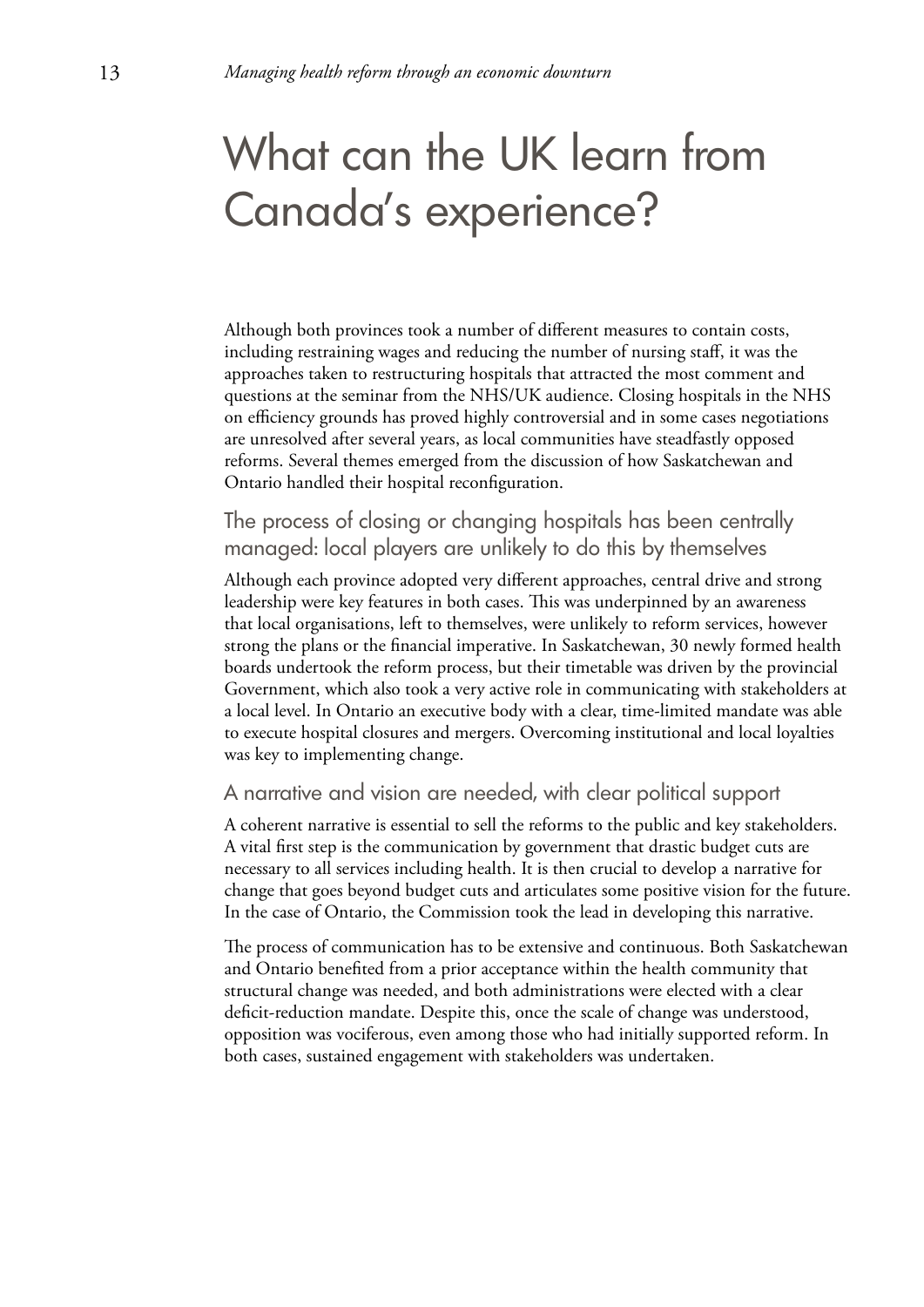Both Saskatchewan and Ontario benefited from a prior acceptance within the health community that structural change was needed.

In the case of the NHS in England, the Coalition Government has only recently departed from its narrative of having protected the NHS from the cuts that are being implemented in other public services, and begun to talk about the reality of the efficiency savings that will be needed on the very small rates of growth for the NHS. On the subject of hospital reconfigurations, Government ministers have been largely silent, in contrast to an anti-reconfiguration stance taken while in opposition. Stakeholders and the public in England are some distance from being engaged in the kind of dialogue needed to undertake reconfigurations on the scale of either Saskatchewan or Ontario.

## Thought needs to be given to sustaining reform beyond a financial crisis

One of the striking features of Canada's experience is the speed with which health spending growth resumed at a faster rate once the worst of the recession was over (see Figure 1). By 2008, per capita expenditure was the same as it would have been had growth continued at pre-recession pace. Reflecting on the experience of Saskatchewan and Ontario, there was a sense that the pressure to implement wider-reaching reforms – for example, to primary care, long-term care and community alternatives to hospital care – had lessened as pressure from the financial crisis subsided.

In this sense, a financial crisis might be seen as an opportunity for innovation and for taking new approaches to efficient health care that might not otherwise exist. In the case of the NHS, it is far from clear when public finances will, if ever, recover to the levels seen prior to 2009. Nevertheless, in the short run, the financial pressure could drive potentially beneficial change, provided some of the lessons from Canada's experience are heeded.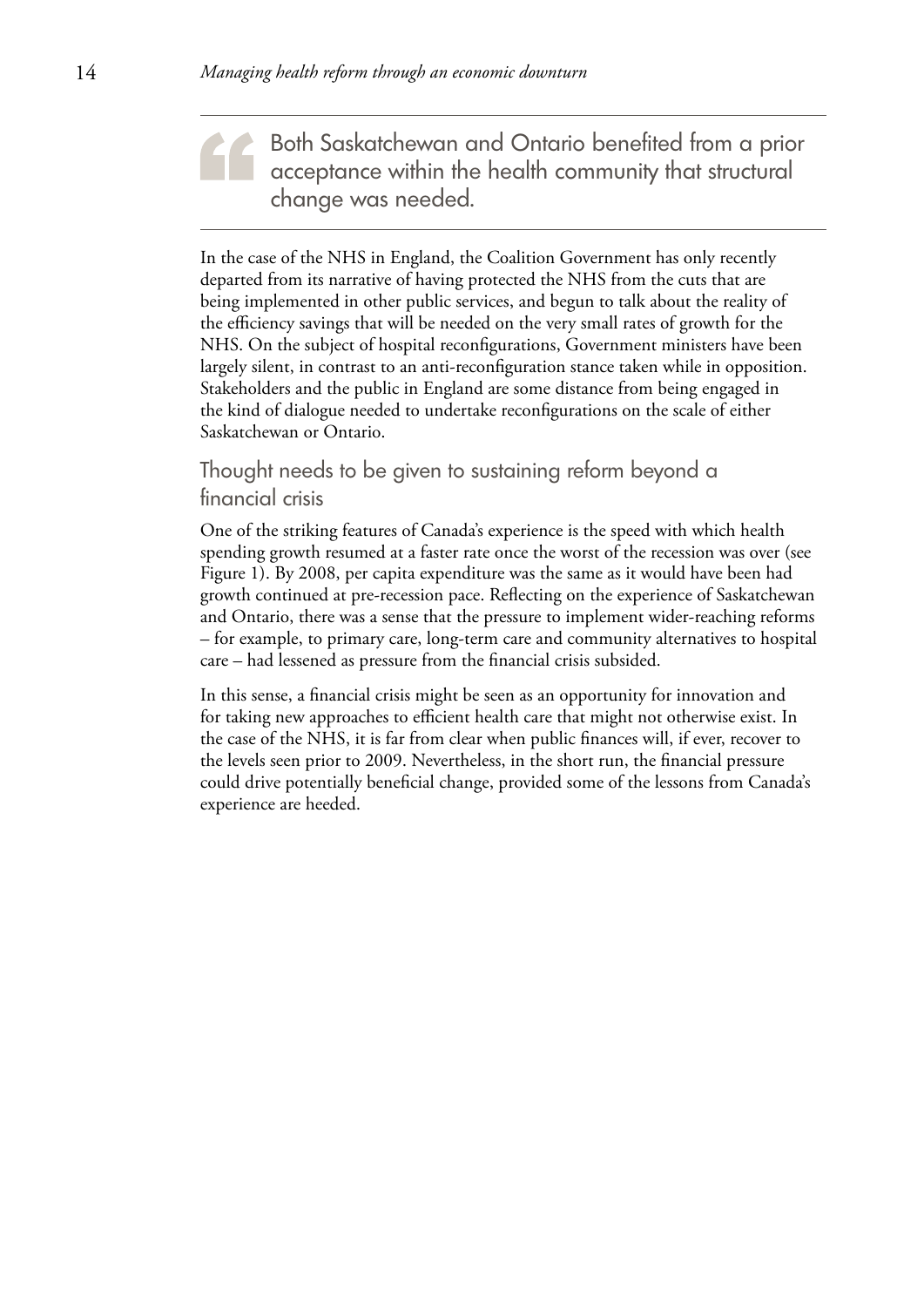# References

Canadian Institute for Health Information (2000) *Health Care in Canada 2000*. http://dsp-psd. pwgsc.gc.ca/Collection/Statcan/82-222-X/82-222- XIE2000000.pdf Accessed 2 June 2011.

Canadian Institute for Health Information (2010) *National Health Expenditure Trends, 1975 to 2010*. Available at: http://secure.cihi.ca/cihiweb/products/ NHEX\_Trends\_Report\_2010\_final\_ENG\_web.pdf Accessed 22 June 2011.

Commonwealth Fund 2001 *International Health Policy Survey*. www.commonwealthfund.org/ Surveys/2001/2001-International-Health-Policy-Survey.aspx Accessed 8 September 2011.

Department of Health (2010) *Equity and Excellence: Liberating the NHS*. Cm 7881. London: The Stationery Office.

Health Services Restructuring Commission (2000) *Looking Back, Looking Forward: The Ontario Health Services Restructuring Commission. A legacy report.* Available at: www.health.gov.on.ca/hsrc/HSRC.pdf Accessed 17 June 2011.

HM Treasury (2010) *Spending Review 2010.* Cm 7942. http://cdn.hm-treasury.gov.uk/sr2010\_ completereport.pdf

Liu L, Hader J, Brossart B, White R and Lewis S (2001) 'Impact of rural hospital closures in Saskatchewan, Canada', *Social Science & Medicine*, 52, 1793–1804.

OECD (2010) *OECD Health Data*. Paris: Organisation for Economic Cooperation and Development. www.oecd.org/health/healthdata

Shortt S, Shaw R, Elliott D and Mackillop W (2004) 'Monitoring trends in waiting periods in Canada for elective surgery: validation of a method using administrative data', *Canadian Journal of Surgery*, 47, 3.

Simunovic M, Thériault M, Paszat L, Coates A, Whelan T, Holowaty E and Levine M (2005) 'Using administrative databases to measure waiting times for patients undergoing major cancer surgery in Ontario, 1993–2000', *Canadian Journal of Surgery*, 48, 2.

Smith JA and Charlesworth A (2011) *NHS Reforms in England: Managing the transition*. London: Nuffield Trust.

## Acknowledgements

We are most grateful to the Canadian Health Services Research Foundation (CHSRF) for sharing their knowledge, and for their assistance with this project.